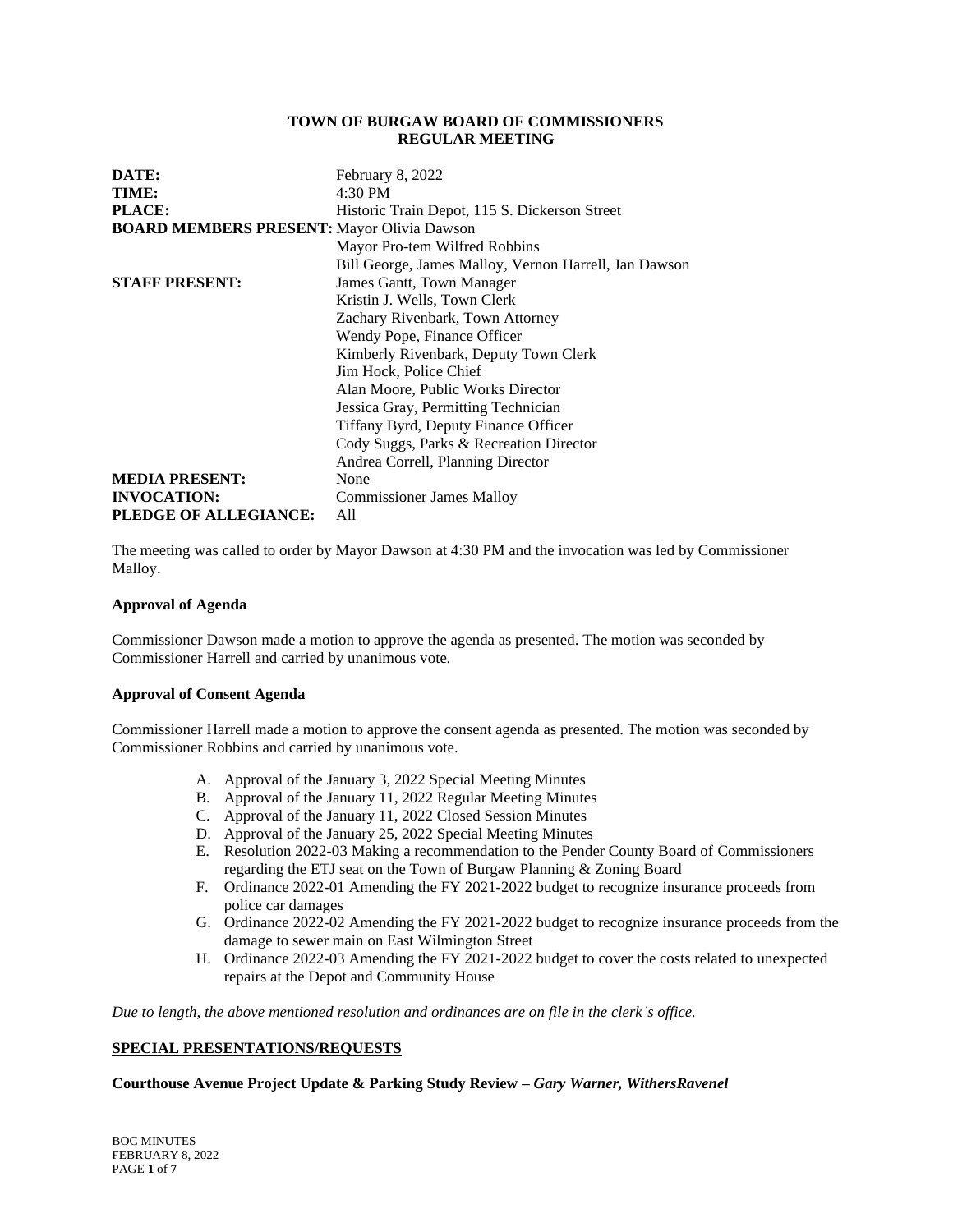Gary Warner with WithersRavenel presented the findings of the recent parking study completed for the Courthouse Avenue improvement project. *Report is on file in the clerk's office.* Mr. Warner advised his staff stayed in town on a Tuesday and a Saturday to count cars and take reports throughout the day. Overall, there is currently not a parking issue, but is something to prepare for in the future. Mr. Warner reviewed options to look at in the future for addressing parking issues. One of the options was a pay-to-park program. A member of the public, Cathy Guidry, asked how would a pay-to-park program help free up parking downtown besides discouraging people from coming. Mr. Warner said it would help with maintenance requirements and encourages a turnover rate that is good for businesses. Another member of the public asked where we are now on maintenance costs versus what is being proposed. Commissioner Harrell commented on the business owners and residents that park on Fremont Street on a regular basis. He asked Mr. Warner if there are any particular ways to encourage them to move. Mr. Warner said parking meters is one way and having conversations with business owners to provide a place for them to park is another.

# **DEPARTMENTAL ITEMS**

# **Parks, Recreation & Tourism Department –** *Cody Suggs, Parks & Recreation Director*

## **Farmers Market – Discussion**

Mr. Suggs advised the Tourism Development Authority (TDA) would like to hold a Farmers Market on the first Saturday of the month beginning in April 2022. On behalf of the TDA, Mr. Suggs asked the board for approval of closing Fremont Street between Wright Street and Walker Street from 7:00 AM to 12:30 PM on the first Saturday of each month beginning in April. Mr. Suggs said staff has reached out to immediate businesses in the affected street closure area and advised those businesses are closed on Saturday. Commissioner Harrell made a comment that he has spoken to several business owners on Fremont Street and everyone he spoke with were encouraged and said the Farmers Market would be a good addition to town. Commissioner Harrell made a motion to approve the requested street closure. The motion was seconded by Commissioner Dawson and carried by unanimous vote.

# **Sponsorship opportunity for Cape Fear Community College Day**

Mr. Suggs reminded the board that Cape Fear Community College came in the past to request assistance of declaring a Cape Fear Community College Day, but has since been rescheduled due to Covid-19. Mr. Suggs advised the Cape Fear Community College Day is coming up again (date to be determined) and said there is an opportunity for the town to be a sponsor of the event. Commissioner Harrell said Cape Fear Community College is a big asset to our town and provides opportunities for young people and brings the young people into downtown. Commissioner Harrell said he would be interested in being a sponsor. Commissioner Malloy agreed with Commissioner Harrell and would like the board to consider being a sponsor. Commissioner Harrell made a motion to pay the sponsorship of \$1,000 (the canopy and information booth sponsorship package). The motion was seconded by Commissioner Robbins and carried by unanimous vote. It was the consensus of the board to allow Mr. Suggs to coordinate with the school in regards to the sponsorship, logo, advertisement, etc.

# **ITEMS FROM THE ATTORNEY –** *Zachary Rivenbark, Town Attorney*

Attorney Rivenbark stated he only had items for closed session.

# **ITEMS FROM MANAGER –** *James Gantt, Town Manager*

## **Resolution 2022-04 Adopting the Americans with Disabilities Act (ADA) Transition Plan**

Mr. Gantt advised the board had received the Americans with Disabilities Act (ADA) Transition Plan documents in their agenda packets prior to the meeting for review. He advised the plan was conducted by a consultant the town hired and is a requirement by NC DOT in order to continue to receive funds for programs, etc. Mr. Gantt said having the transition plan is required but there are no set penalties for not completing everything within the plan. The plan is to make town officials aware of the issues and to begin fixing some of the issues. Mr. Gantt gave a brief overview of some of the issues and said Public Works staff has already been fixing some of the smaller ones. Commissioner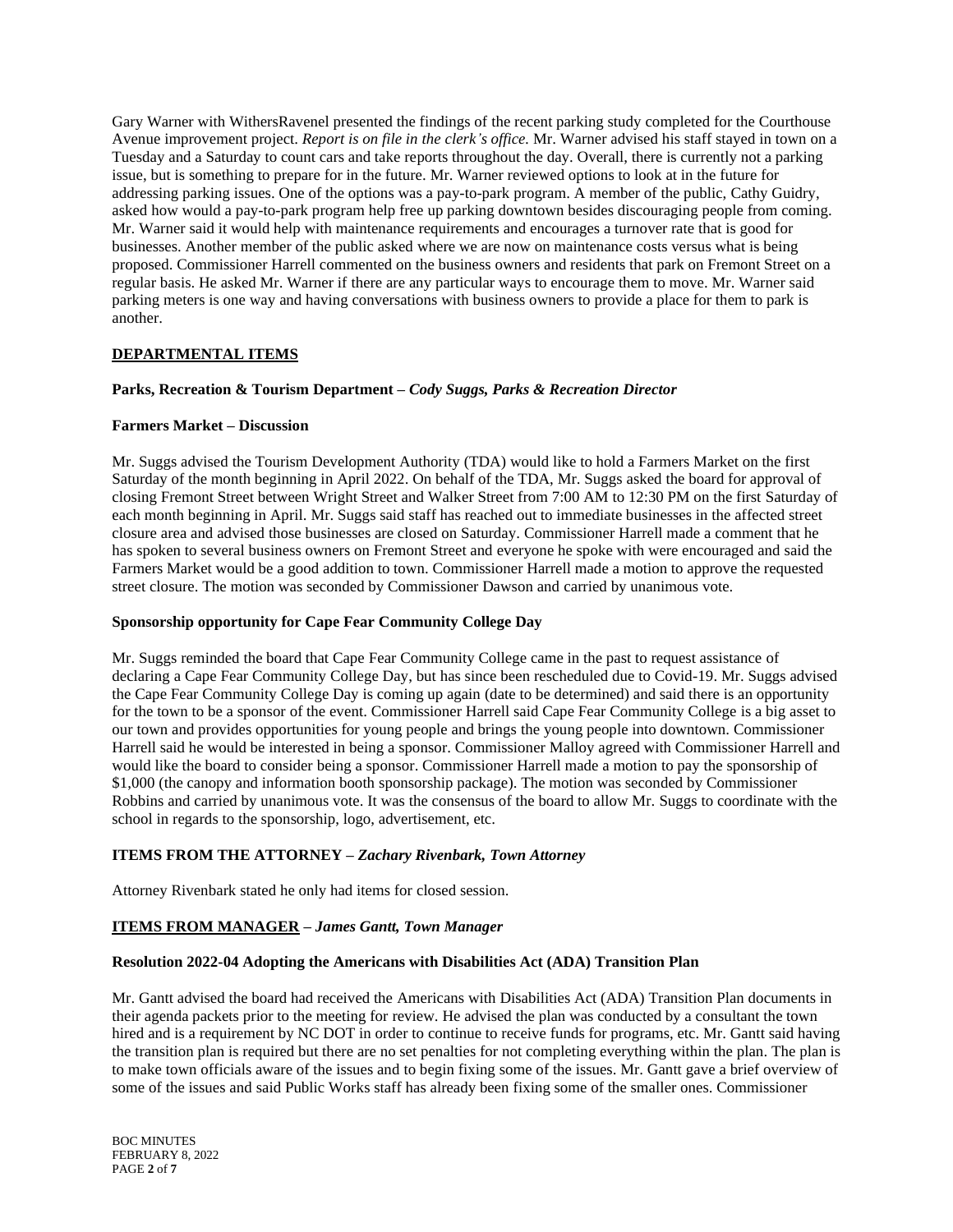Harrell made a motion to approve Resolution 2022-04 as presented. The motion was seconded by Commissioner Malloy and carried by unanimous vote.

### **RESOLUTION 2022-04**

#### **RESOLUTION ADOPTING THE AMERICANS WITH DISABILITIES ACT (ADA) TRANSITION PLAN**

**WHEREAS,** The Town of Burgaw is committed to providing programs and services that are accessible to persons with disabilities, and

**WHEREAS,** Title II of the Americans with Disabilities Act (ADA) applies to State and local government entities and protects qualified individuals with disabilities from discrimination on the basis of disability in services, programs, and activities provided by State and local government entities, and

**WHEREAS,** Title II of the ADA mandates that a public entity with more than 50 employees develop a transition plan which describes how that public entity will ensure its facilities, services, programs, and activities are accessible, and

**WHEREAS,** the Town has solicited public comments on it proposed ADA Transition Plan.

**NOW THEREFORE, BE IT RESOLVED** that the Board of Commissioners of the Town of Burgaw hereby adopts the Town of Burgaw Americans with Disabilities Act (ADA) Transition Plan.

Adopted this 8th day of February, 2022.

# **Review of the contract with the NC Department of Transportation Rail Division regarding the Annual Maintenance of the Abandoned Railroad Right of Way**

Mr. Gantt advised the contract with NC DOT Rail Division regarding the annual maintenance of the abandoned railroad right of way is coming up for renewal on June 30, 2022. He said he wanted to bring the contract back to the board to see if there were any changes that needed to be made. Mr. Gantt also said they are currently paying the town \$12,000 per year with the length of the contract being five years. Mr. Gantt suggested the board to leave the price as it is now at \$12,000 per year. Commissioner Harrell asked about the possibility of mowing the railroad right of way with sheep and requested Mr. Gantt to look into that. Mr. Gantt said if this is a feasible possibility, he will bring it back to the board for discussion. Otherwise, the board was in agreement to keep the contract as is for renewal in June.

### **Update on current town projects**

Mr. Gantt advised there are no major updates to give regarding current projects.

### **ITEMS FROM MAYOR AND BOARD OF COMMISSIONERS**

#### **Resolution 2022-05 Adopting Rules of Procedure**

Mayor Dawson asked the board if anyone had questions pertaining to the rules of procedure. Commissioner Harrell asked for clarification that adoption of the resolution is basically to have a guideline to follow. Mr. Gantt confirmed that is correct and by it being a resolution, it is not enforceable by law. Commissioner Dawson made a motion to approve Resolution 2022-05 as presented. The motion was seconded by Commissioner Harrell and carried by unanimous vote.

#### **RESOLUTION 2022-05**

#### **RESOLUTION ADOPTING RULES OF PROCEDURE**

**WHEREAS,** the Board of Commissioners of the Town of Burgaw desires to adopt for themselves, Rules of Procedure to incorporate general principles of parliamentary procedure to provide efficient and equitable procedures to follow in and out of public meetings.

**WHEREAS,** these Rules of Procedure are adopted with the following principles in mind: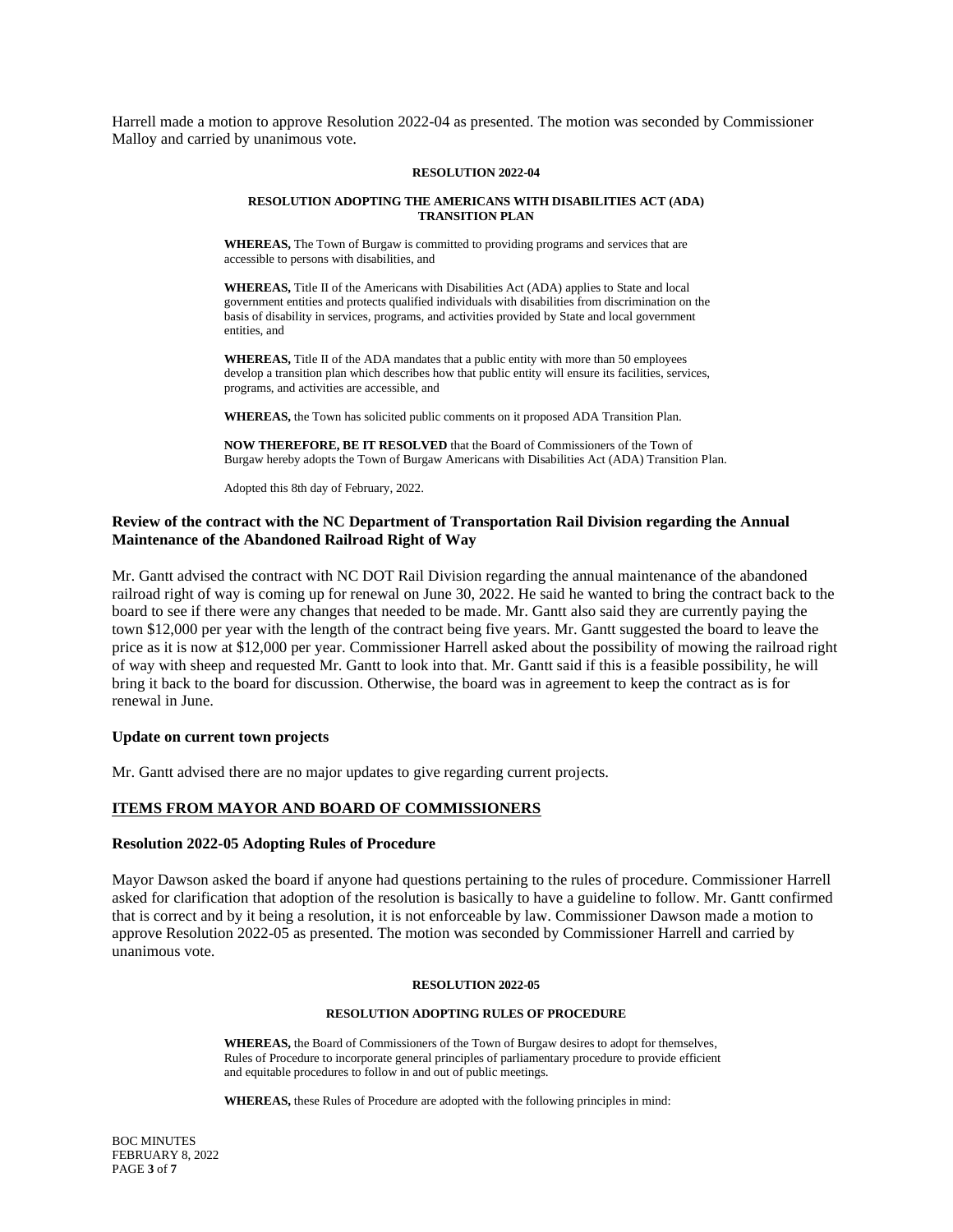- 1. The board must act as a body.
- 2. The board should proceed in the most efficient manner possible.
- 3. The board must act by at least a majority.
- 4. Every member must have an equal opportunity to participate in decision making.
- 5. The board's rules of procedure must be followed consistently.
- 6. The board's actions should be the result of a decision on the merits and not a manipulation of the procedural rules.

**WHEREAS,** staff, using the UNC School of Government publication, "*Suggested Rules of Procedure for a City Council"*, fourth edition, as a guide, has prepared the Rules of Procedure for consideration by the Board of Commissioners; and

**WHEREAS,** the Board of Commissioners has reviewed and discussed the Rules of Procedure and finds it advisable to adopt for the Board of Commissioners of the Town of Burgaw, North Carolina;

#### **NOW, THEREFORE, BE IT RESOLVED BY THE BOARD OF COMMISSIONERS OF THE TOWN OF BURGAW, NORTH CAROLINA, THAT:**

- Section 1. That the Board of Commissioners hereby adopts the Rules of Procedure which is hereby made a part of this Resolution for the Board of Commissioners of the Town of Burgaw, North Carolina.
- Section 2. The failure of board or any other person to adhere to the Rules of Procedures shall not affect the validity of any meeting or action taken by the board.
- Section 3. To the extent there is conflict or any discrepancy between the Rules of Procedure and the NC General Statutes, case law, or local ordinances (collectively "law"), the law shall prevail.
- Section 4. That the Rules of Procedure for the Board of Commissioners of the Town of Burgaw shall be in full force and effect from and after the date of its adoption.

**Adopted** this 8th day of February, 2022.

### **Other items from Mayor and Board of Commissioners**

Commissioner Harrell said he has been asked by members of the public to have handouts available when the board is considering issues with detailed information. He asked for information to be displayed on the screens or have handouts available during future meetings.

Commissioner Harrell commented on advertising for food establishments in the downtown area during events. He said we have food trucks at events but it would be good to advertise for the local downtown food establishments as well. Attorney Rivenbark suggested to include every restaurant in town that wanted to be included. Mr. Suggs commented it will be hard to include every restaurant in town on a flyer. Commissioner Harrell clarified he is requesting advertisement for the restaurants within walking distance of downtown events. Attorney Rivenbark suggested to list a generic advertisement such as "food will be available at our downtown restaurants." Mr. Suggs and Commissioner Harrell agreed this is reasonable.

Commissioner Harrell gave a handout with listed concerns of issues with the upcoming EMS building renovation. He said his main concern is that the kitchen is at the front of the building and there would be an issue with taking the garbage out, etc. Mr. Gantt said there can be an exterior door added to the side of the building in the kitchen. There being no further discussion, Commissioner Harrell asked for the list of concerns to be looked at during the design.

# **BREAK 5:23 PM-5:35 PM**

# **PUBLIC FORUM**

Rick Butler, 215 North Smith Street, spoke on behalf of the Pender County Arts Council and asked why the painting has to be removed from the side of the EMS building. He asked the town to leave the artwork alone during construction.

BOC MINUTES FEBRUARY 8, 2022 PAGE **4** of **7**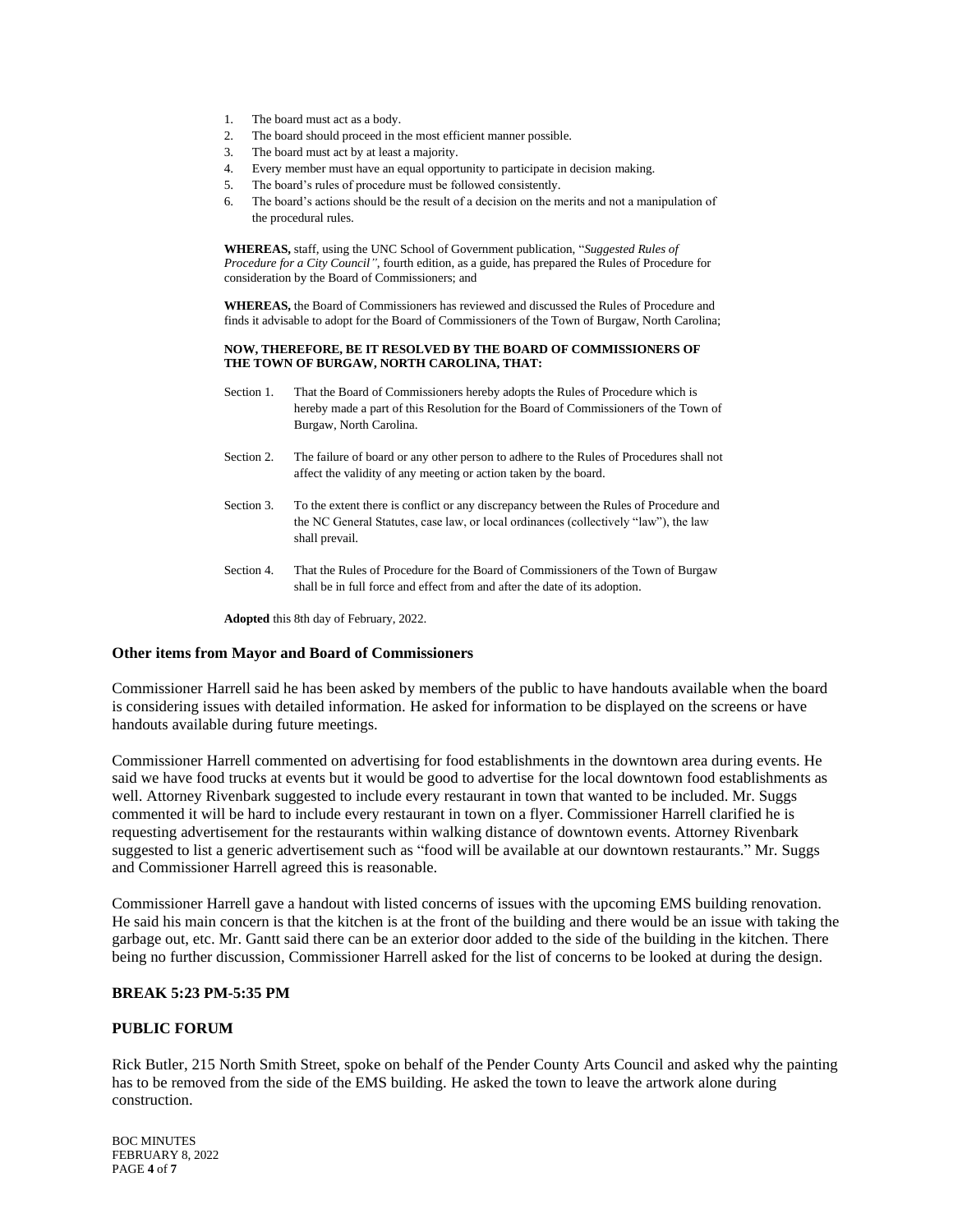Karen Malloy, 513 North Wright Street, spoke on behalf of the Pender County Arts Council and said the council unanimously passed a resolution to ask the town to do what they can in preserving the mural during renovation. There were brief comments made by the board to clarify the building will be brick and there has been no decision made on the future of the mural at this time.

Charles Rooks, 105 North Bennett Street, commented on why the town would spend so much money on the EMS building when there are so many other things that need to be done in town. He said the only positive thing about renovating the building is the mural coming down.

John Westbrook, 410 East Fremont Street, gave a handout to the board members showing a tree drawing on the courthouse square. He would like to dedicate one of the trees to Judy Futch and asked what process would need to be done. Commissioner Harrell commented that he spoke to Mr. Suggs about this being an excellent project to fall under the Adopt-a-Tree program with Parks, Recreation & Tourism. Commissioner Harrell said the town should support this idea. Mr. Westbrook also said spending \$1.5 million dollars to renovate a building is misuse of funds when there is so much else that needs to be done downtown. He said he would leave the wall with the mural and tear down the rest of the building and make a large parking lot.

Everette Durham, 208 South Walker Street, commented that he has spoken to several people about the EMS building renovation. He said he understands the tax value is \$69k and the town is about to spend \$1.5 million. Mr. Durham asked Attorney Rivenbark if he could make any type of request to the board to reopen discussion about the project so that input from the citizens of Burgaw can be heard. Attorney Rivenbark said the board can reconsider any decision they make at any time with a simple majority vote. Commissioner Harrell said he tried to stop the spending of the \$1.5 million at the last board meeting but three out of five board members voted against it and agreed to move forward with the project.

# **PUBLIC HEARINGS**

# **Public Hearing #1 –** *Andrea Correll, Planning Director*

## **Consideration of a map amendment to the 2030 Future Land Use Map**

Mayor Dawson declared the public hearing open at 5:50 PM.

Ms. Correll explained this request is basically a clean-up item, as described in Resolution 2022-06.

There were no speakers signed up for Public Hearing #1. Mayor Dawson declared the public hearing closed at 5:58 PM.

# **Resolution 2022-06 Adopting a Future Land Use Map amendment to the Burgaw 2030 Comprehensive Land Use Plan**

Commissioner Robbins made a motion to approve Resolution 2022-06 as presented. The motion was seconded by Commissioner Harrell and carried by unanimous vote. *Due to length, Resolution 2022-06 is on file in the clerk's office.*

### **Public Hearing #2 –** *Andrea Correll, Planning Director*

**Consideration of a conditional zoning amendment to the official Town of Burgaw Zoning Map to rezone +/- 1.236 acres located at 405 E. Wilmington St. further identified as tax reference number 3229-43-7701-0000 requesting rezoning from C/P Conservation/Preservation District & R-12 to C/P Conservation/Preservation District Office and Institutional to enable the existing apartment building built in the 1970s to become conforming.**

Mayor Dawson declared the public hearing open at 5:58 PM.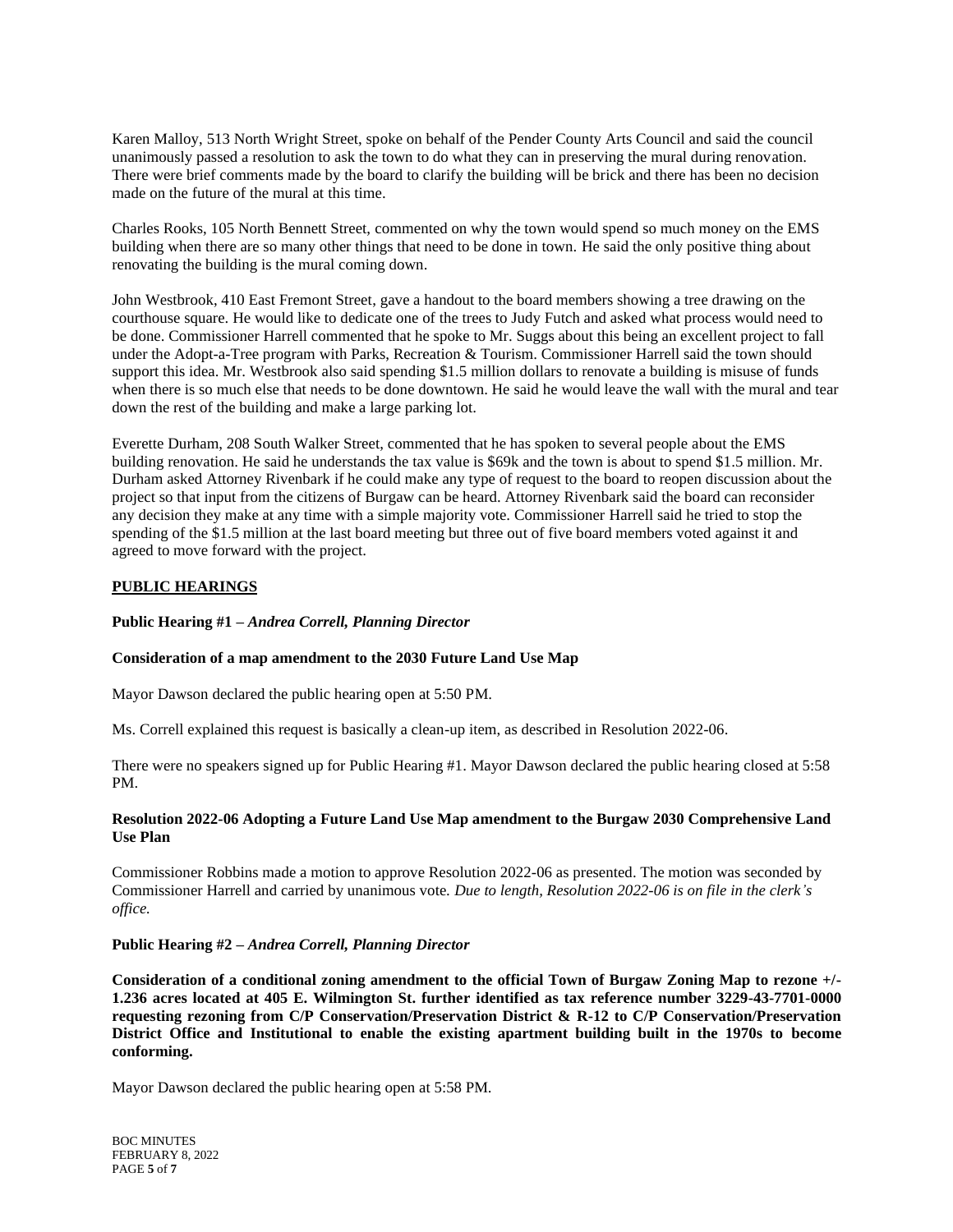Ms. Correll asked for continuation of Public Hearing #2 to February 16, 2022 at 9:00 AM due to a technical error. Commissioner Harrell made a motion to continue the public hearing. The motion was seconded by Commissioner Dawson and carried by unanimous vote.

### **Public Hearing #3 –** *Andrea Correll, Planning Director*

**Consideration of a conditional zoning amendment to the official Town of Burgaw Zoning Map to rezone +/- 0.351 of an acre or +/-15,308 sq. ft. located at 312 A&B South Campbell St. further identified as tax reference number 3229-52-1486-0000 from R-12 to Office & Institutional to enable the existing apartment duplex built in the 1970s to become conforming.**

Mayor Dawson declared the public hearing open at 5:59 PM.

Ms. Correll asked for continuation of Public Hearing #3 to February 16, 2022 at 9:00 AM due to a technical error. Commissioner Robbins made a motion to continue the public hearing. The motion was seconded by Commissioner Malloy and carried by unanimous vote.

### **Public Hearing #4 –** *Andrea Correll, Planning Director*

**Consideration of a text amendment to the Unified Development Ordinance requested by staff, to amend Section 9.26.7 Permitted Sign Standards by Zoning Districts (C) and (D) deleting the projecting and awning standards and referring to the NC Building Code.**

Mayor Dawson declared the public hearing open at 5:59 PM.

Ms. Correll introduced Jessica Gray as the Permitting Technician in the Planning and Inspections Departments for the town, as she will be the one presenting Public Hearing #4.

Ms. Gray said she has been administering the façade grant and in working with downtown business owners, she came across some things that need to be addressed in the Unified Development Ordinance. She briefly explained the request as described in Ordinance 2022-06.

Mayor Dawson declared the public hearing closed at 6:03 PM.

Commissioner Harrell commented the Planning Board has recommended this change.

# **Resolution 2022-09 Adopting a statement of consistency regarding text amendments of the Town of Burgaw Unified Development Ordinance requested by staff to section 9.26.7 (C) and (D) Permitted Sign Standards to delete the projecting and awning standards in this subsection and refer to the NC Building Code.**

Commissioner Harrell made a motion to approve Resolution 2022-09 as presented. The motion was seconded by Commissioner Dawson and carried by unanimous vote.

#### **RESOLUTION 2021-09**

#### **ADOPTING A STATEMENT OF CONSISTENCY REGARDING TEXT AMENDMENTS OF THE TOWN OF BURGAW UNIFIED DEVELOPMENT ORDINANCE REQUESTED BY STAFF TO SECTION 9.26.7 (C) AND (D) PERMITTED SIGN STANDARDS TO DELETE THE PROJECTING AND AWNING STANDARDS IN THIS SUBSECTION AND REFER TO THE NC BUILDING CODE.**

**WHEREAS,** the Applicant, Town of Burgaw Staff, has requested the Town amend the Town of Burgaw Unified Development Ordinance to amend Section 9.26.7 Permitted Sign Standards (C) and (D) to remove the projecting and awning standards in this subsection and refer to the NC Building Code and has presented those findings to the Town of Burgaw Planning Board; and

**WHEREAS,** Planning staff has reviewed the proposed text change amendments for consistency with the Town of Burgaw 2030 Comprehensive Land Use Plan and has presented those findings to the Town of Burgaw Planning Board and the Town of Burgaw Board of Commissioners; and